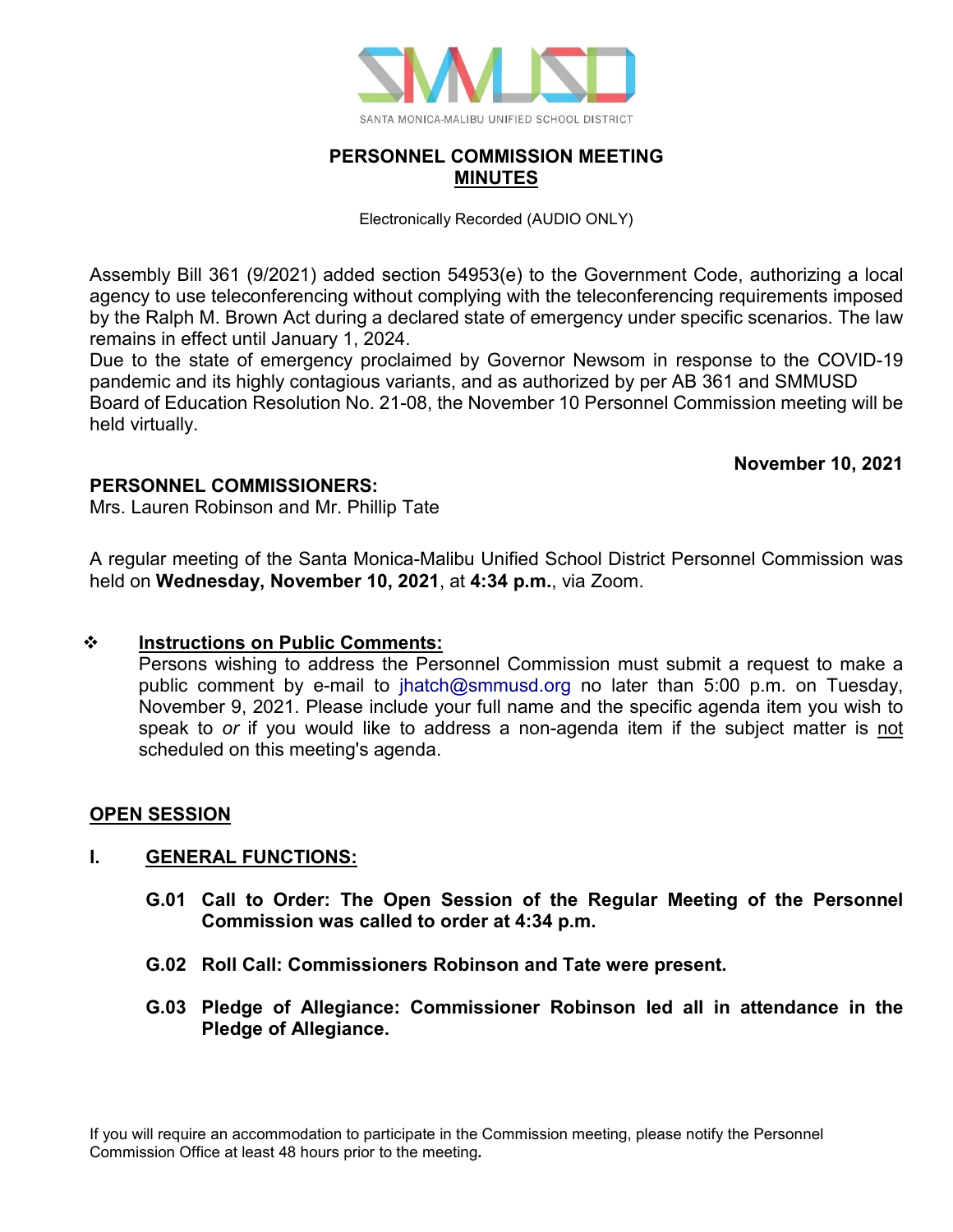#### **G.04 Report from Closed Session:**

• **None**

#### **G.05 Motion to Approve Agenda:** November 10, 2021

**It was moved and seconded to approve the agenda with an amendment – Agenda Item II. - Consent Calendar was placed after Agenda Item I.G.06. – General Functions: Motion to Approve Minutes. The motion passed.**

| <b>Commissioner</b> | М |  | Yes | No   Abstain   ABSENT |  |
|---------------------|---|--|-----|-----------------------|--|
| Lauren Robinson     |   |  |     |                       |  |
| <b>Phillip Tate</b> |   |  |     |                       |  |
| vacant              |   |  |     |                       |  |

**G.06 Motion to Approve Minutes- Regular Meeting:** October 13, 2021 **It was moved and seconded to approve the minutes as submitted. The motion passed.**

| <b>Commissioner</b> | Μ |  | Yes | <b>No</b> | <b>Abstain</b> | <b>ABSENT</b> |
|---------------------|---|--|-----|-----------|----------------|---------------|
| Lauren Robinson     |   |  |     |           |                |               |
| <b>Phillip Tate</b> |   |  |     |           |                |               |
| vacant              |   |  |     |           |                |               |

**Motion to Approve Minutes-Special Meeting:** October 13, 2021 **It was moved and seconded to approve the minutes as submitted. The motion passed.**

| <b>Commissioner</b> | Μ |  | Yes | No | Abstain | <b>LABSENT</b> |
|---------------------|---|--|-----|----|---------|----------------|
| Lauren Robinson     |   |  |     |    |         |                |
| <b>Phillip Tate</b> |   |  |     |    |         |                |
| vacant              |   |  |     |    |         |                |

### **II. CONSENT CALENDAR:**

Items are considered routine, require no discussion, and are normally approved all at once by the Personnel Commission. However, members of the Personnel Commission, staff, or the public may request an item be clarified and/or discussed.

> Paraeducator-1 1 Paraeducator-3 2

C.01 Approval of Classified Personnel Eligibility List(s):

#### Classification **# Eligibles**

# Campus Monitor **1** 1 Custodian 13<br>Facilities Technician 13 Facilities Technician 2 Instructional Assistant - Bilingual 4 Instructional Assistant - Classroom **Fig. 1** 5 Instructional Assistant - Music **Fig. 10.13 and 13.13 and 13.13 and 13.13 and 13.13 and 13.13 and 13.13 and 13.1**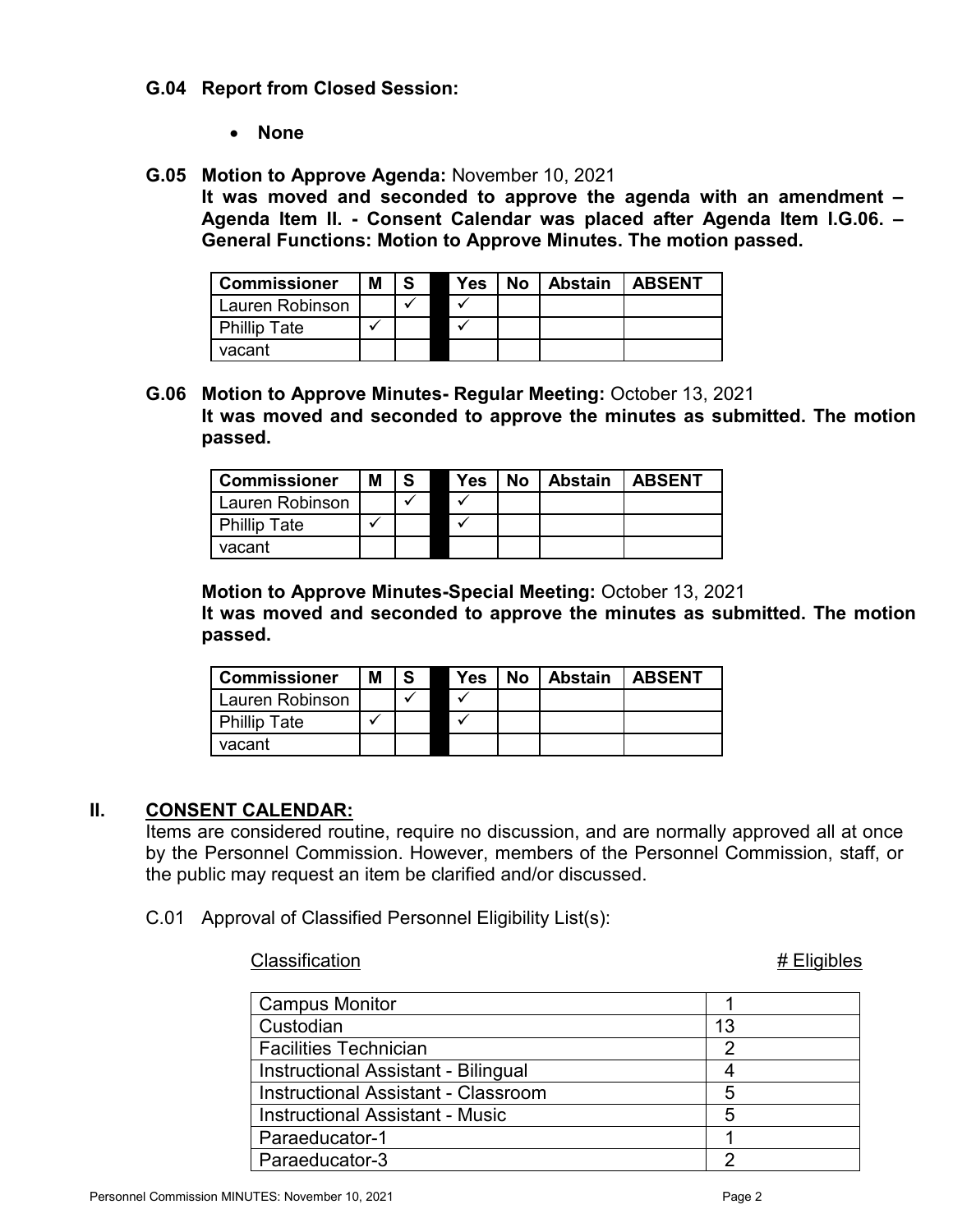| Physical Activities Specialist  |  |
|---------------------------------|--|
| Physical Activities Specialist  |  |
| <b>Senior Office Specialist</b> |  |

- C.02 Advanced Step Placement: Diana Bouchaaya in the classification of Communication Specialist at Range A-49 Step C
- C.03 Advanced Step Placement: Esmeralda Careaga in the classification of Communication Specialist at Range A-49 Step C
- C.04 Advanced Step Placement: Simren Chawla in the classification of Occupational Therapist at Range A-63 Step D
- C.05 Advanced Step Placement: Justine Elitzur in the classification of Instructional Assistant - Classroom at Range A-20 Step C
- C.06 Advanced Step Placement: Taj Leihua Hartley in the classification of Event Operations Supervisor at Range A-47 Step C
- C.07 Advanced Step Placement: Bryant Heatherly in the classification of Technical Theater Technician at Range A-37 Step C
- C.08 Advanced Step Placement: Bonnie Kung in the classification of Senior Administrative Assistant at Range A-38 Step C
- C.09 Advanced Step Placement: Aneta Orlinski in the classification of Paraeducator-1 at Range A-22 Step D
- C.10 Advanced Step Placement: Aida Suezo in the classification of Senior Office Specialist at Range A-27 Step D **It was moved and seconded to approve the Consent Calendar as submitted for the Agenda Items C.01-10. The motion passed.**

| <b>Commissioner</b> | M | -S | <b>Yes</b> | No l | <b>Abstain</b> | <b>LABSENT</b> |
|---------------------|---|----|------------|------|----------------|----------------|
| Lauren Robinson     |   |    |            |      |                |                |
| <b>Phillip Tate</b> |   |    |            |      |                |                |
| vacant              |   |    |            |      |                |                |

### **REPORT AND DISCUSSION**

• **None**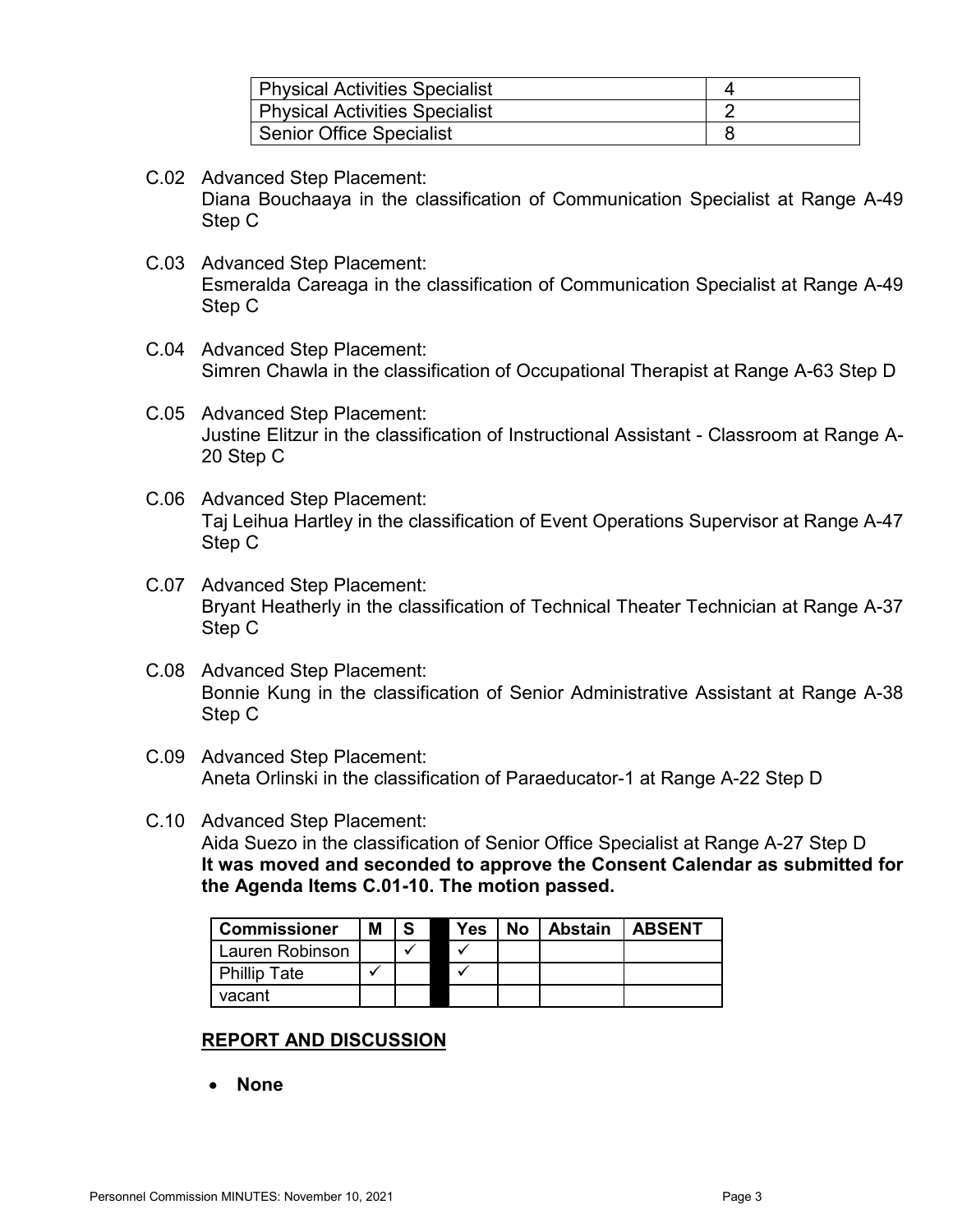## **I. GENERAL FUNCTIONS:**

### **G.07 Report from the Director of Classified Personnel:**

This is an opportunity for the Director of Classified Personnel to report on items relevant to Personnel Commission.

- General Comments and Updates
	- **Director Kahn updated the Personnel Commission on recruitments, exams, and selection interviews administered since the last regular meeting on October 13, 2021. All the exams and selection interviews are still conducted remotely.**
	- **Oral exams were administered for Facilities Technician, Instructional Assistant – Music, Physical Activities Specialist, Instructional Assistant – Bilingual, Senior Office Specialist, Instructional Assistant – Classroom, Paraeducator-1,2,3, and Production Kitchen Coordinator.**
	- **Pre-recorded oral exams for Senior Buyer will be evaluated by subject matter experts in a near future. A new tool called One Way Interviewing is being piloted for this recruitment. Candidates are sent a link that allows them to access the oral exam questions in writing so that they can record their responses to the cloud.**
	- **Performance exam was conducted for Instructional Assistant – Music.**
	- **The Personnel Commission staff held written exams for Campus Monitor.**
	- **Final selection interviews were held for Bilingual Community Liaison, Technical Theater Technician, Facilities Technician, Physical Activities Specialist, and Paraeducator.**
	- **These recruitments have been re-opened: Speech Language Pathology Assistant for limited term work, the Children's Assistant job series, Campus Security Officer on a continuous basis, Cafeteria Worker I, Custodian for substitute opportunities, and also Instructional Assistant – Classroom on a continuous basis.**
	- **A new recruitment was opened for Plant Supervisor.**
	- **Campus Monitor, Bus Driver, and Paraeducator recruitments remain continuous.**
	- **Director Kahn updated the Personnel Commission on staff processing EDD unemployment claims and other requests from the EDD Office. They have processed 10 claims since the last regular Personnel Commission meeting in October. As a point of comparison, there were 33 EDD claims in October 2020 and 5 claims in October 2019.**
	- **Due to a staff member being on an extended medical leave, department's duties have been redistributed related to recruitments, scheduling final selection interviews, processing EDD claims, and managing substitutes. Director Kahn sent all the best wishes of a speedy recovery to the staff member. He also expressed his gratitude to the rest of the team for being able to handle the increased work load.**
	- **Director Kahn informed the Personnel Commission about Ms. Caldera's role in the Personnel Testing Council of Southern California annual conference.**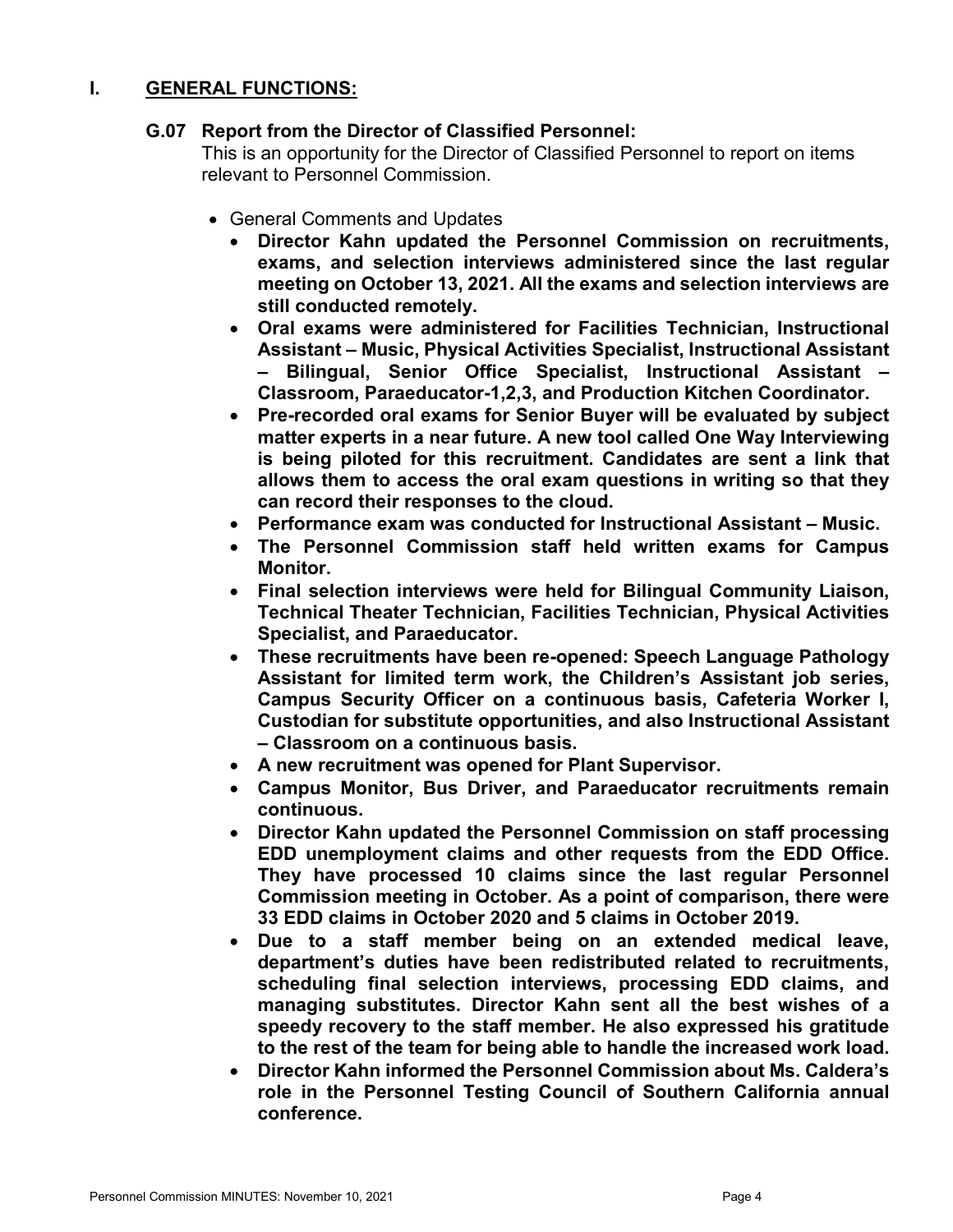- **Director Kahn notified the Personnel Commission about the progress on a compensation study. Preliminary findings will be shared with the compensation study committee on November 19, 2021.**
- **Director Kahn updated the Personnel Commission on Mrs. Tarazi's Personnel Commissioner appointment as it is continuously being reviewed by the State Superintendent of Public Instruction. Several more attempts to receive an update or a timeline were made by Director Kahn, Mrs. Tarazi, and Mrs. Hatch to no avail.**

## **G.08 Personnel Commissioner Comments/Reports:**

This is a time during which a Personnel Commissioner may make a brief announcement or report on his/her own activities relative to Commission business. This is not a time for discussion.

• **Commissioners Robinson stated that she had submitted the reappointment application for the next three-year term.**

### **G.09 Communications:**

The Communications Section provides an opportunity for the Personnel Commission to hear from the individuals or representatives listed below. All reports are limited to five (5) minutes or less.

- SEIU Report
	- **None**

Board of Education Report

- **Dr. Kelly offered assistance with Mrs. Tarazi's appointment by contacting the District's general counsel for a legal advice.**
- **Dr. Kelly updated the Personnel Commission about the Educational Services report on Dashboard- a public report of various local and state educational indicators and goals achieved by the District- that was given to the Board of Education at their last regular meeting.**
- **Dr. Kelly updated the Personnel Commission on the vaccination mandate and the small number of classified employees who failed to provide the proof of vaccination to the District and will be given an opportunity to resign or be dismissed- in good standing. They will have re-instatement rights.**

**Dr. Kelly explained how effective the vaccination mandate has been in keeping schools opened. The current protocol states that if employees are exposed, but vaccinated, they don't have to quarantine unless they are symptomatic. Dr. Kelly provided a concrete example from Santa Monica High School how the vaccination status prevented a large number of students from being quarantined.** 

- **Dr. Kelly informed the Personnel Commission about the Board of Education closely monitoring the Governor's initiative to make the Covid-19 vaccination a part of the mandatory vaccination for attending public and private schools.**
- **Dr. Kelly invited the Personnel Commission to view a public hearing on the Malibu Unification that will take later in the evening via Zoom.**
- **Dr. Kelly expressed his gratitude to Director Kahn and Ms. Younan who promptly provided him with an essential document needed in a deposition.**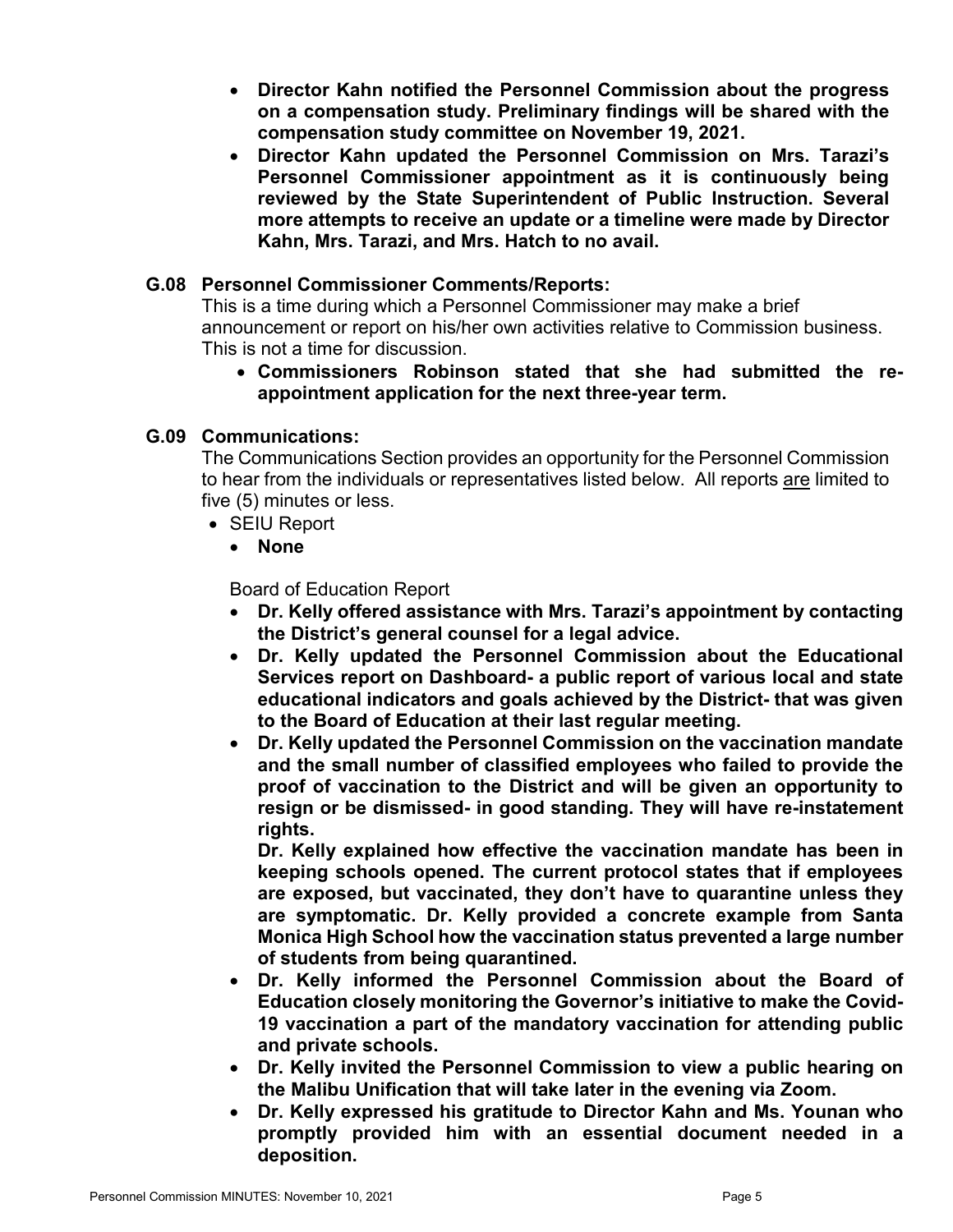• **Mrs. Tarazi inquired about quarantine protocols for middle-school students. Dr. Kelly provided a detailed explanation of health department protocols for specific quarantine types and their implementations by the District. He also addressed the District's student and staff testing.** 

### **G.10 Public Comments:**

Public Comments is the time when members of the audience may address the Personnel Commission on items not scheduled on the meeting's agenda. All speakers are limited to five (5) minutes. When there is a large number of speakers, the Personnel Commission may reduce the allotted time to three (3) minutes per speaker. The Brown Act (Government Code) states that Personnel Commission members may not engage in discussion of issues raised during "Public Comments" except to ask clarifying questions, make a brief announcement, make a brief report on his or her own activities, or to refer the matter to staff.

• **None**

### **III. ACTION ITEMS:**

These items are presented for ACTION at this time.

• **None**

#### **IV. COMMISSIONER TRAINING/BRIEFING:**

These items are to keep the Commissioners up-to-date with relevant information regarding Personnel Commission procedures and practices.

#### • **None**

### **V. DISCUSSION ITEMS:**

These items are submitted for discussion only. Any action that might be required will generally be scheduled for the next regularly scheduled meeting of the Commission.

• **None**

#### **VI. INFORMATION ITEMS:**

These items are placed on the agenda as information and do not require discussion.

- I.01 Open Personnel Requisitions Status Report
- I.02 Filled Personnel Requisitions Status Report
- I.03 Classified Personnel Merit Report No. 4.ii. (for SMMUSD School Board Agenda)
	- October 21, 2021
	- November 4, 2021
- I.04 Classified Personnel Non-Merit Report No. 4.iii (for SMMUSD School Board Agenda)
	- October 21, 2021
	- November 4, 2021